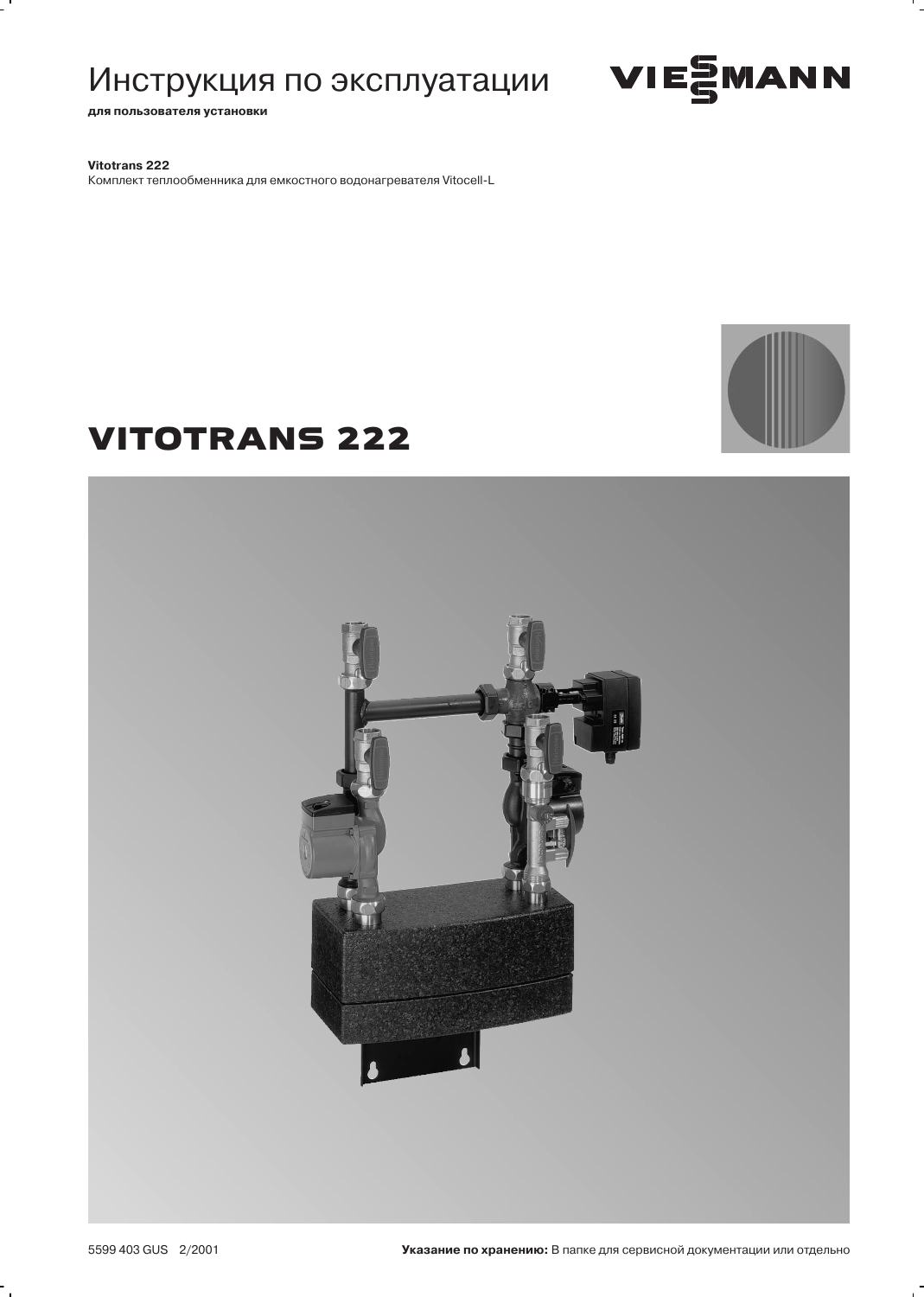# Для Вашей безопасности

Во избежание опасностей, физического и материального ущерба просим строго придерживаться данных указаний по технике безопасности. Указания по технике безопасности относятся также к случаю эксплуатации емкостных водонагревателей вместе с генераторами тепла.

#### При обнаружении запаха газа

- Не курить! Принять меры к недопущению открытого огня и искрообразования (например, не включать и не выключать свет и электроприборы)
- Открыть двери и окна
- Закрыть запорный газовый кран
- Покинув здание, сообщить в фирму по отопительной технике или монтажную организацию, работающую на договорных началах
- Соблюдать правила техники безопасности, установленные газоснабжающей организацией (см. газовый счетчик) и фирмой по отопительной технике (см. протокол ввода в эксплуатацию или инструктажа).

#### При опасности

- Немедленно обесточить установку, например, вывернув отдельный предохранитель или выключив главный выключатель (но не при наличии запаха газа).
- Закрыть запорные клапаны в линиях подачи котельного топлива.
- Для тушения пожара использовать соответствующий огнетушитель.

#### Работы на приборе

Монтаж, первичный ввод в эксплуатацию, техническое обслуживание и ремонт прибора должны выполняться уполномоченным квалифицированным персоналом (фирмой по отопительной технике или монтажной организацией. работающей на договорных началах) (см. Нормы EN 50 110, часть 1 и VDE 1000, часть 10).

Перед проведением работ на приборе/ отопительной установке их необходимо обесточить (например, вывернув отдельный предохранитель или выключив главный выключатель) и принять меры по их предохранению от повторного включения.

При использовании в качестве горючего газа, кроме того, закрыть запорный газовый кран и предохранить его от случайного открытия.

#### Монтаж дополнительных компонен-**TOB**

Монтаж дополнительных компонентов, которые не были испытаны в сборе с устройством, может отрицательно повлиять на функционирование установки. Гарантия и ответственность не распространяется на повреждения, вызванные несоблюдением этого указания.

#### Требования к помещению для уста-**НОВКИ**

- Воздух не должен быть загрязнен галогенированными углеводородами (содержатся, например, в аэрозолях, красках, растворителях и чистящих средствах)
- Не должно быть сильного запыления ■ Не допускается длительная высокая
- влажность воздуха ■ Должна быть предусмотрена защита от замерзания
- Температура окружающей среды не более 35 °C
- Обеспечить хорошую приточную вентиляцию и не закрывать отверстия для приточного воздуха (если имеются).

### Ввод в эксплуатацию

#### Первичный ввод в эксплуатацию

Первичный ввод установки в эксплуатацию должен проводиться ее изготовителем или уполномоченным им специалистом.

#### Эксплуатация Vitotrans 222

Приготовление горячей воды осуществляется в системе подпитки емкостного водонагревателя во взаимодействии с генератором тепла (водогрейным или коденсатным котлом, системами централизованного или локального отопления) и емкостным водонагревателем Vitocell-L. Максимальная температура подающей магистрали от генератора тепла составляет 110 °С.

В установках с постоянной температурой подающей магистрали эту температуру следует ограничить величиной не более 75 °С.

Макс. допустимая температура контура водоразбора ГВС составляет 60 °С. Рабочее избыточное давление греющего контура и контура водоразбора ГВС необходимо ограничить величиной не более 10 бар.

С учетом указанных пределов применения Vitotrans 222 можно использовать при общей жесткости воды в контуре водоразбора ГВС до 7 мг-экв/кг (сумма щелочных земель макс. 3,6 моль/м<sup>3</sup>).

#### Приготовление горячей воды с помощью водогрейного котла

Требуемая температура контура водоразбора ГВС устанавливается:

- на установках, работающих с постоянной температурой теплоносителя, регулированием расхода на Vitotrans 222
- на установках, работающих в режиме программируемой и погодозависимой теплогенерации с переменной температурой теплоносителя, на контроллере водогрейного котла.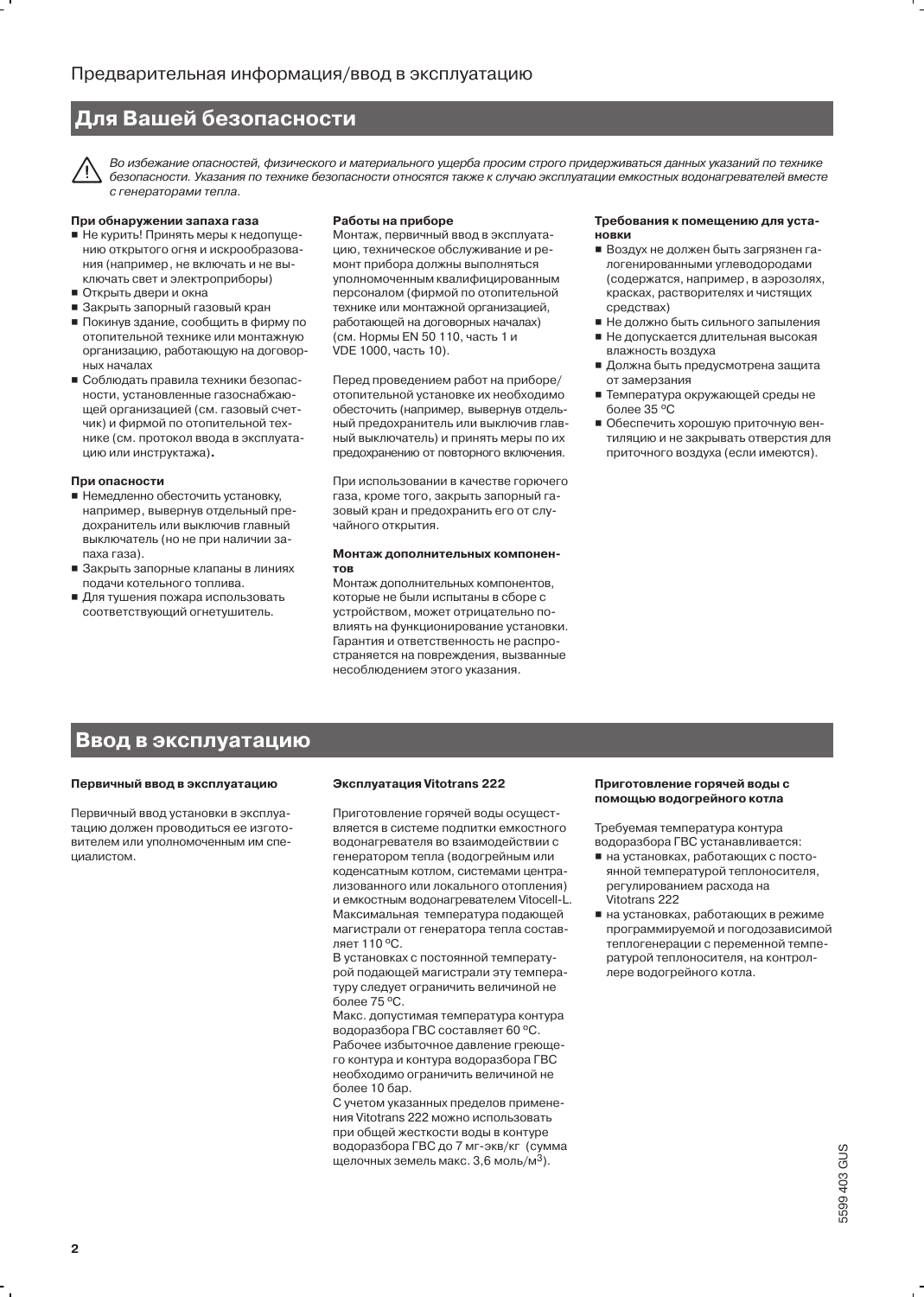# Предохранительный клапан

Система должна быть оснащена мембранным предохранительным клапаном, прошедшим конструктивные испытания. Выпускная линия предохранительного клапана не лолжна закрываться, а должна свободно выходить наружу над водоспускным устройством. Выходное отверстие выпускной линии должно быть расположено таким образом, чтобы выходящая из предохранительного клапана вода отводилась под контролем и не подвергала опасности людей.

Во время отопления из предохранительного клапана, для обеспечения безопасности, может выходить вода.

Если в контуре водоразбора ГВС нет мембранного расширительного сосуда, а при нагреве из предохранительного клапана не выходит вода, необходимо МНОГОКОЯТНЫМ ВКЛЮЧЕНИЕМ ПОИОТКОЫвающего приспособления попытаться открыть клапан.

Если клапан постоянно протекает, многократным включением приоткрывающего приспособления вымыть из предохранительного клапана возможные инородные вещества.

Если неисправность таким образом не устраняется, предохранительный клапан должен быть отремонтирован фирмой по отопительной технике.

Работоспособность предохранительного клапана должна проверяться раз в полгода пользователем или фирмой по отопительной технике приоткрытием рабочего органа клапана, поскольку седло клапана может загрязниться (см. инструкцию изготовителя предохранительного клапана).

## Чистка

#### Vitotrans 222

Системы для приготовления горячей воды должны подвергаться регулярному осмотру и техническому обслуживанию согласно DIN 1988-8. В соответствии с требованием DIN не позднее чем через два года после ввода установки в эксплуатацию и затем в регулярных интервалах необходимо производить ее техническое обслуживание или чистку. Внутренняя чистка Vitotrans 222 включая подключения контура водоразбора ГВС должна проводиться только аттестованной фирмой по отопительной технике.

При наличии в подающем трубопроводе холодной воды устройства для обработки воды (например, шлюза или устройства для добавления присадок), заполнитель должен своевременно заменяться, а устройство подвергаться техническому обслуживанию.

Это относится и к случаю установки в трубопровод холодной воды грязеуловителя или фильтра. Эти устройства следует регулярно промывать обратным потоком и подвергать техническому обслуживанию.

#### Фильтр для воды в контуре водоразбора ГВС (если есть)

В целях соблюдения санитарногигиенических норм

- в фильтрах, не промываемых обратным потоком, через каждые 6 месяцев заменять патрон фильтра (визуальный контроль через каждые 2 месяца),
- фильтры, промываемые обратным потоком, через каждые 2 месяца подвергать такой промывке.

# **Неисправности**

В случае неисправности обратиться в ответственную фирму по отопительной технике.